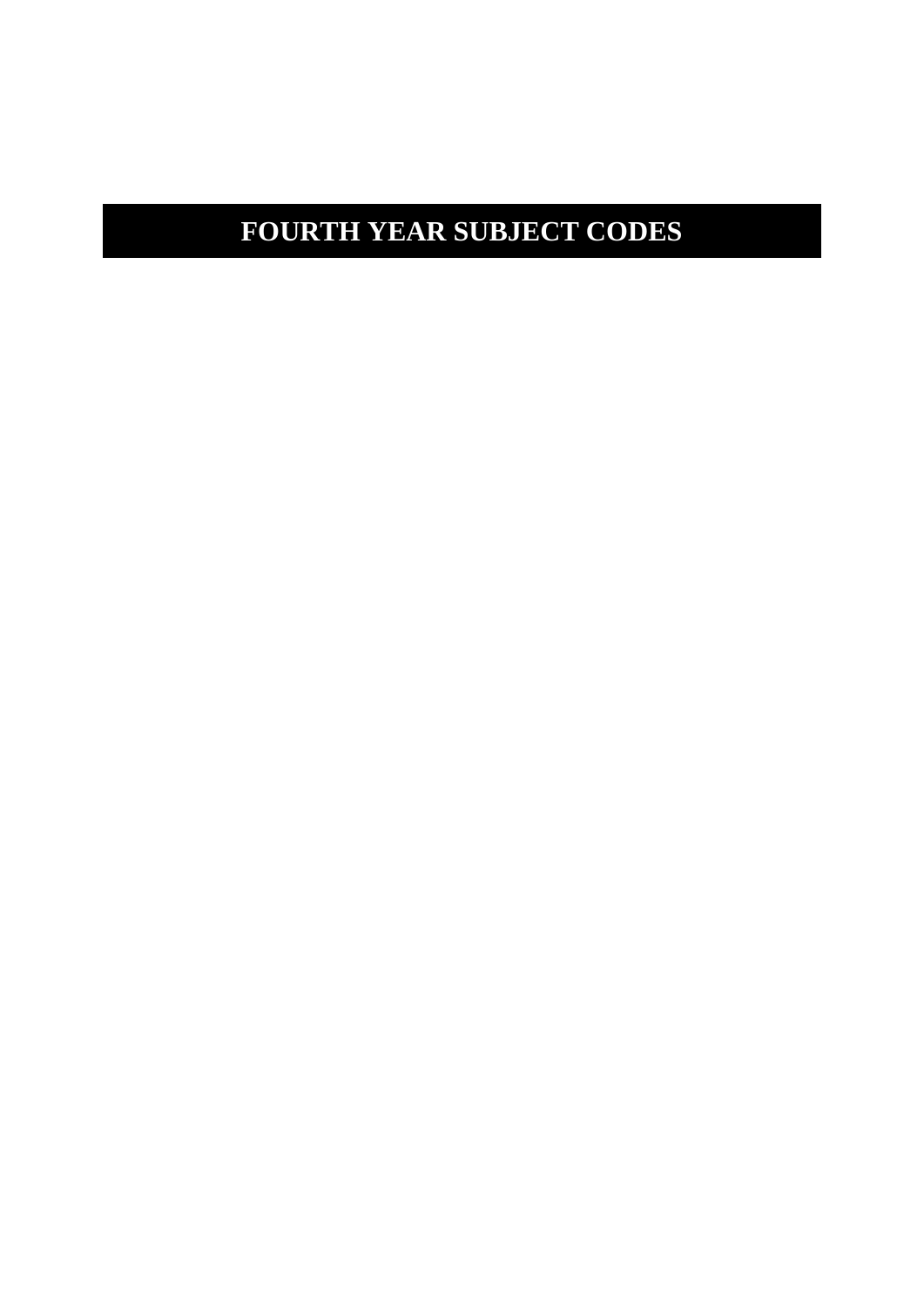**University**: Damanhour University **Faculty**: Veterinary Medicine **Department**: Animal Medicine

## **Internal Medicine Course Specifications (2019 - 2020)**

**Program(s) on which the course is given:** BVSc **Department offering the program: Department offering the course:** Animal Medicine<br> **Maior or Minor element of programs:** Maior **Major or Minor element of programs:** Major<br>**Academic vear /Level:** 4<sup>th</sup> Year **Academic year /Level:** 4 **Date of specification approval:**

## 2 semesters

# **A. BASIC INFORMATION**

**Hours:**<br>Lectures 2 hrs/week

Title: Internal Medicine<br>
Code: 4AMED, 4BMED

**Practical** 2 hrs/week **Total** 120 hrs

# **B. PROFESSIONAL INFORMATION**

#### **1. Overall aims of the course**: Student and graduates should gain the following

- To support achievement of basic knowledge of normal condition and healthy state of the animals
- To enable students to provide basic clinical examination for different animal species.
- To provide students with an appropriate background covering the common and important internal medical diseases in all animal species
- To enable the development and application of appropriate professional attitudes, communication and problem solving skills.

#### **2. Intended Learning Outcomes (ILOs) of the Course**:

#### **a. Knowledge and Understanding:**

- **a1** Determine the most common internal medical diseases affecting all species of the animals, and describe appropriate management for these disorders.
- **a2** Describe the causes, pathogenesis, clinical symptoms, investigations, treatment and prognosis of the most important internal medical diseases.
- **a3** Illustrate the impact of congenital and inherited affections on farm animals.
- **a4** Describe appropriate measures for health promotion as well as prevention of infection in animals.
- **a5** Describe appropriate management for abnormalities affecting growth and development.
- **a6** Cite the management priorities for different animal emergencies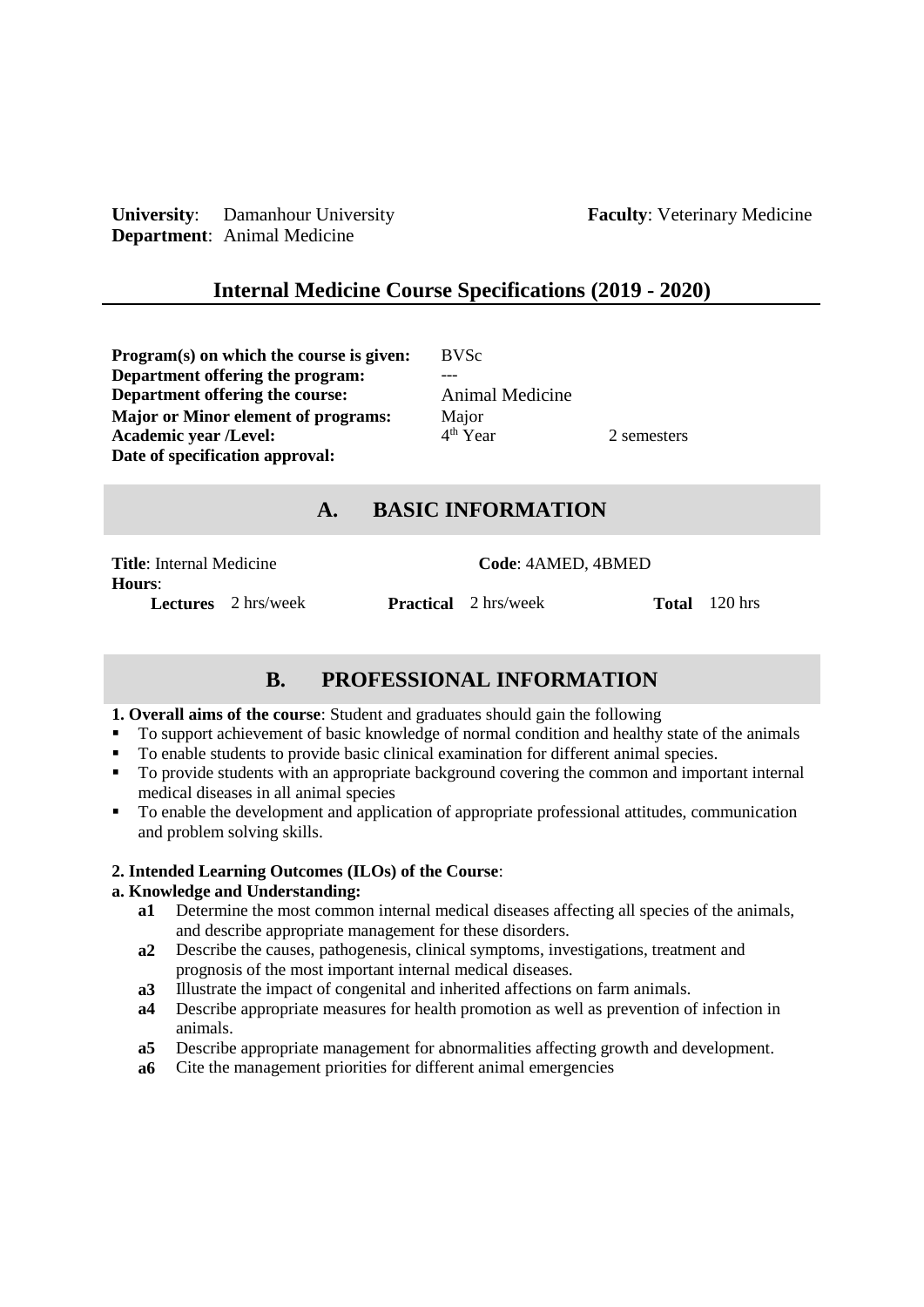#### **b. Intellectual Skills:** Graduate should have:

- **b1** Check vital signs in young and adult animals.
- **b2** Assess physical development according to standard and recognize abnormalities.
- **b3** Perform appropriate clinical assessments for animals.
- **b4** Recognize and institute appropriate initial management for different animal emergencies.
- **b5** Construct a proper history for a patient.<br>**b6** Perform an adequate clinical examination
- Perform an adequate clinical examination for a patient animal and identify deviations from normal.
- **b7** Assess, classify and describe appropriate treatment for affected animals according to the principles of the integrated management

#### **c. Professional and Practical Skills:**

- **c1** Interpret the most important symptoms and signs of disease in animals..
- **c2** Formulate appropriate management plans for individual patients presenting with the most common internal medicine. The management plan should indicate investigations (and how they would be interpreted) as well as treatment.
- **c3** Make decisions regarding common clinical situations using appropriate problem solving skills and relevant ethical principles

#### **d. General and Transferable Skills and Attitude:**

- **d1** Present patient's data in an organized and informative manner.
- **d2** Communicate effectively with animal's owners using appropriate communication skills.
- **d3** Demonstrate appropriate professional attitudes and behaviors in different practice situations.

| 3. Contents:                                |              |        |                 |                  |
|---------------------------------------------|--------------|--------|-----------------|------------------|
|                                             |              | No. of |                 |                  |
| <b>Topic</b>                                |              | hours  | <b>Lectures</b> | <b>Practical</b> |
| <b>First term</b>                           |              |        |                 |                  |
| General Systemic State<br>$\blacksquare$    |              | 30     | 16              | 14               |
| <b>Respiratory System</b><br>$\blacksquare$ |              | 30     | 16              | 14               |
| <b>Second term</b>                          |              |        |                 |                  |
| Cardiovascular system                       |              | 12     | 9               | 3                |
| Skin diseases<br>$\blacksquare$             |              | 25     | 16              | 9                |
| Nervous system<br>$\blacksquare$            |              | 10     | 7               | 3                |
| Urinary system                              |              | 13     | 9               | $\overline{4}$   |
|                                             | <b>Total</b> | 120    | 72              | 48               |

#### **4. Teaching and Learning Methods**:

- **4.1** Lectures
- **4.2** Clinical and small group sessions:
	- Clinical training (Clinical demonstrations, practice of skills, and discussions) (a) General experimental animal teaching
		- (b) Outpatient clinic
- **4.3** Tutorial classes (small group teaching)

|  |  | <b>5. Student Assessment Methods:</b> |  |
|--|--|---------------------------------------|--|
|--|--|---------------------------------------|--|

| Exam                          |                                                                             |
|-------------------------------|-----------------------------------------------------------------------------|
| <b>5.1</b> Written Mid-term   | To assess the ability to understand and remember                            |
| <b>5.2</b> Written Final-term | To assess the ability to understand and remember                            |
|                               | <b>5.3</b> Practical Final-term To assess professional and practical skills |
| <b>5.4</b> Oral Final-term    | To assess skills of investigation and discussion                            |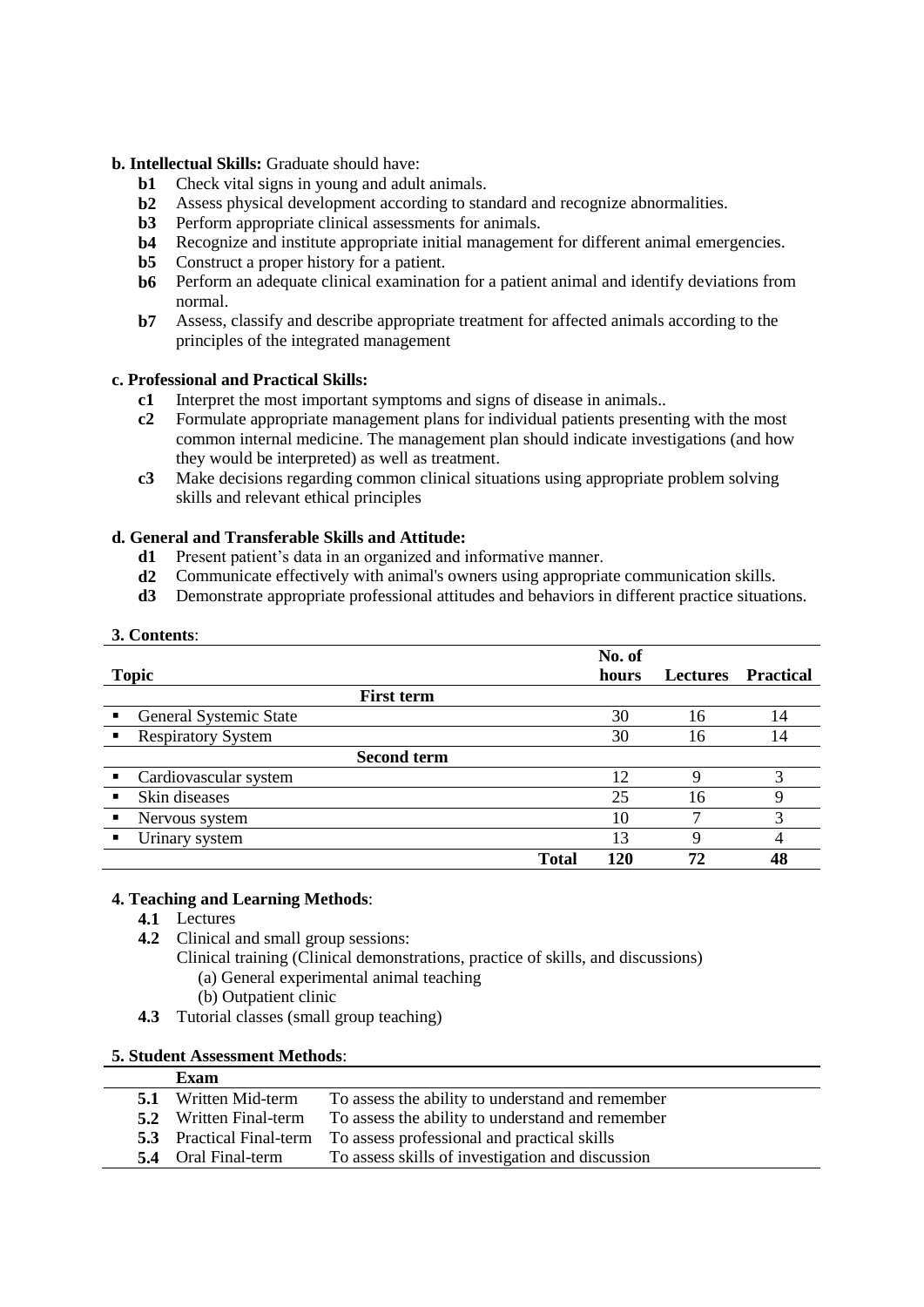**Assessment Schedule** (in each semester):

|                     | Exam                        | Week             |
|---------------------|-----------------------------|------------------|
| <b>Assessment 1</b> | Written Mid-term            | <b>Qth</b>       |
| <b>Assessment 2</b> | Written Final-term          | 16 <sup>th</sup> |
| <b>Assessment 3</b> | <b>Practical Final-term</b> | $16^{\rm th}$    |
| <b>Assessment 4</b> | Oral Final-term             | l $6^{\rm th}$   |

#### **Weighing of assessments**

|                     | Exam                                     | Per Semester $(\% )$ | Total $(\% )$ |  |
|---------------------|------------------------------------------|----------------------|---------------|--|
| <b>Assessment 1</b> | Written Mid-term                         | 10                   | 20            |  |
|                     | <b>Assessment 2</b> Written Final-term   | 25                   | 50            |  |
|                     | <b>Assessment 3</b> Practical Final-term | 10                   | 20            |  |
|                     | <b>Assessment 4</b> Oral Final-term      |                      | 10            |  |
|                     | Total                                    | 50                   | 100           |  |

#### **6. List of References**:

- **6.1. Course Notes**:
- Department books
- **6.2. Essential Books:**

Duncan, J. R. and Prasse, K. W. (1986): Veterinary Laboratory Medicine 2nd Ed Iowa State University Press, Ames Iowa.

Martin, W.B. and Aitken, I.D. (2000): Diseases of sheep 3<sup>rd</sup> Ed. Blackwell Science.

Philip R.S., Colin D.P. and Alastair I. M. (2011): Cattle Medicine.

Manson Publishing/The Veterinary Press.

Pugh D.G.(2002): Sheep and goat medicine. 1st ed., Saunders An Imprint of Elsevier, Philadelphia, Pennsylvania

Radostitis O.M., Gay C.C., Hinchcliff K. W. and Constable P. D. (2006):

Veterinary Medicine, A textbook of the diseases of cattle, horses, sheep, pigs and goats 10<sup>th</sup> Ed. Baillere Tindall, London.

 Rosenberger G. (1979): Clinical examination of cattle. 2nd Verlag Paul Parey Berlin and Hamburg.

 Constable, P. D., Done, H. S., Hincheliff, K. W. Grunberg, W. 2017. Vetrinary Medecine. A text book of diseases in cattle, horses, sheep, pigs and goats. Elisevier Ltd. 11<sup>th</sup> Ed..

#### **6.3. Recommended Books:**

 Smith, B.P (2002): Large animal internal medicine, third ed., Mosby, St Louis, London, Philadelphia, Sydney, Toronto.

## **6.4. websites:**

#### **Scientific websites**

- [Lactation Biology:](file:///D:/ادفينا/Lactation%20Biology) http://classes.aces.uiuc.edu/ansci308/index.html
- [National Dairy Database: http://www.inform.umd.edu:8080/edres/topic/agr/ndd](http://www.inform.umd.edu:8080/edres/topic/agr/ndd)
- [The Babcock Institute: http://babcock.cals.wisc.edu](http://babcock.cals.wisc.edu/)
- [Dairy Site form Purdue University:](http://www.anr.ces.purdue.edu/anr/anr/dairy/frame.htm)
- http://www.anr.ces.purdue.edu/anr/anr/dairy/frame.htm - [Dairy Nutrition Home. Pennsylvania State University:](http://www3.das.psu.edu/dcn/) <http://www3.das.psu.edu/dcn/>
- WWW Virtual Library for Dairy Production\* (Oklahoma). <http://www.ansi.okstate.edu/library/dairy/>
- Dairy Purdue:<http://www.anr.ces.purdue.edu/anr/anr/dairy/frame.htm>
- Dairy Cattle Information (NorthCarolina): <http://mcdowell.ces.state.nc.us/staff/mdeluca/pages/dairy.shtml>
- US Dairy Export Council:<http://www.usdec.org/about/whoweare.htm>